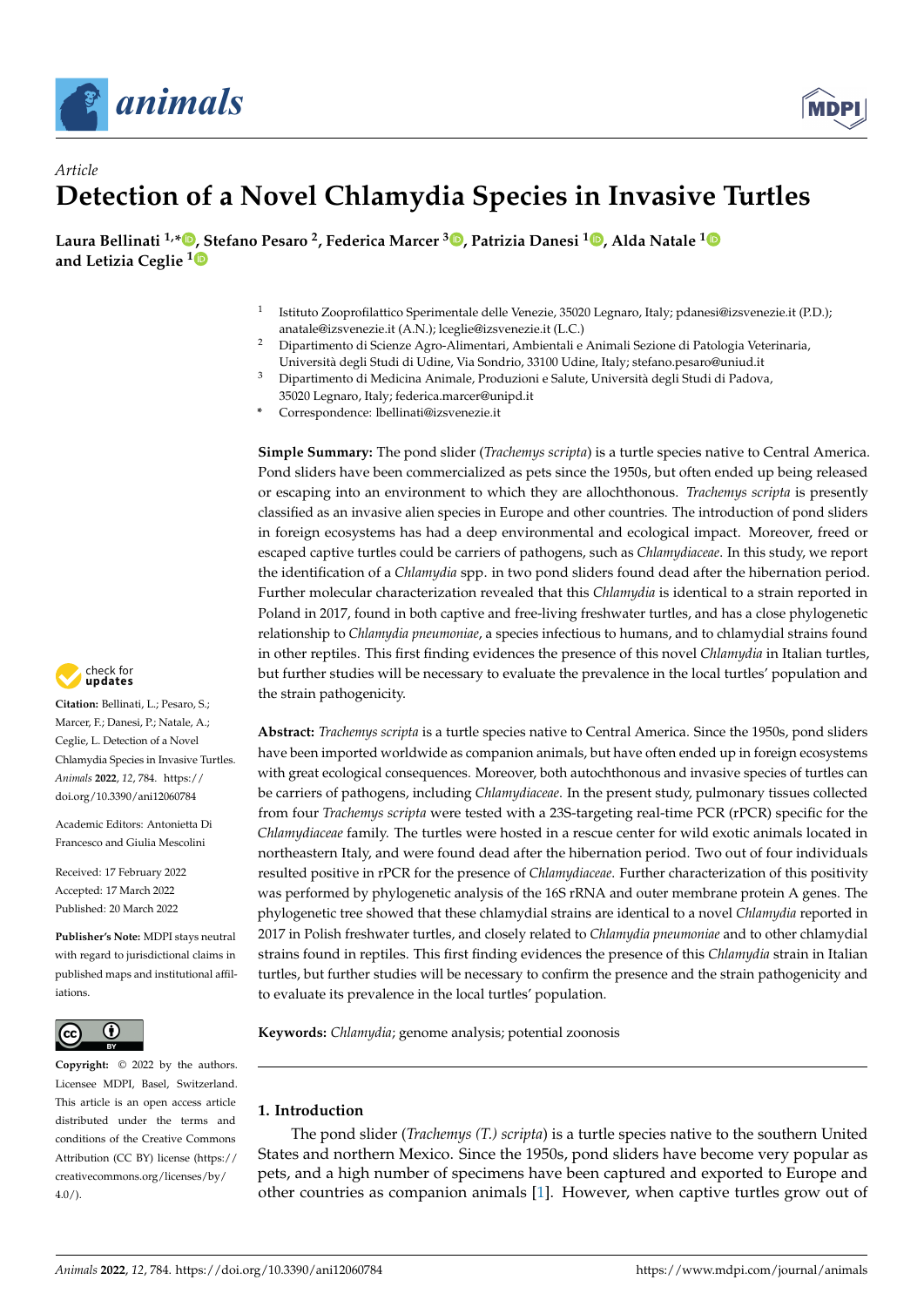their enclosure or their caretakers become tired of them, they are often released or escape into the wild. Hence, there have been reports of the presence of the *T. scripta* specimen in many European countries, but also in Africa, South America and Asia [\[2](#page-7-1)[–5\]](#page-7-2), where this species became an opportunistic inhabitant of freshwater habitats such as rivers, lakes and natural or public ponds, generally close to the human dwellings where they were released. Moreover, reproduction of pond sliders in the natural environment has been reported in many European countries with Mediterranean climate conditions [\[6\]](#page-7-3), including Italy [\[7,](#page-7-4)[8\]](#page-7-5).

The threats arising to the ecosystem from the introduction of invasive alien species (IAS) are well documented  $[9,10]$  $[9,10]$ . Pond sliders compete directly with native turtles species for food and basking places in wetlands, where they coexist [\[7](#page-7-4)[,11\]](#page-7-8); moreover, they prey on smaller animals and plants, which influences the ecosystem and the aquatic communities [\[12,](#page-8-0)[13\]](#page-8-1) and causes a great ecological impact on the environment. For this reason, the European Union included *T. scripta* in the list of Invasive Alien Species of Union concern [\[14\]](#page-8-2), and since 2016 it has been forbidden to import, breed, commercialize or release this species across the whole of the European Union [\[15\]](#page-8-3). Despite the ban, the specimen already released in the natural environment resulted in a serious threat to native turtle species and the biodiversity, especially in the European countries with a Mediterranean climate, where the natural reproduction of *T. scripta* has been reported.

Another concern about the introduction of IAS is their possible role as carriers of pathogens [\[16,](#page-8-4)[17\]](#page-8-5), as their invasion into foreign environments may contribute to the spread of infectious diseases, becoming a possible threat to both animal and human health. Like other turtles, *T. scripta* have been found to carry and contribute to the spread of different pathogens, including parasites such as nematodes and trematodes [\[18](#page-8-6)[,19\]](#page-8-7), pathogenic fungal species [\[20\]](#page-8-8), herpesvirus [\[21\]](#page-8-9) and bacteria such as *Mycoplasma* [\[21](#page-8-9)[,22\]](#page-8-10) *Enterobacteriaceae*, including *Salmonella* [\[23](#page-8-11)[–25\]](#page-8-12) and *Chlamydiaceae* [\[26](#page-8-13)[–28\]](#page-8-14).

*Chlamydiaceae* is a family of Gram-negative intracellular obligate bacteria able to infect a wide range of hosts [\[29\]](#page-8-15) and are the causative agents of chlamydiosis in humans, domestic animals and wildlife. The *Chlamydiaceae* family belongs to the order *Chlamydiales* and is characterized by an intrinsic high genetic diversity, with a taxonomic classification constantly evolving. Until 2021, *Chlamydiaceae* consisted of the single genus *Chlamydia* (*C.*), but recent findings in flamingoes have enriched the family of the new genus *Chlamydiifrater* gen. nov. with two new species, *Chlamydiifrater phoenicopteri* sp. nov. and *Chlamydiifrater volucris* sp. nov. [\[30\]](#page-8-16). The genus *Chlamydia* consists of 14 characterized species, five of which have been fully characterized through whole-genome sequencing in the last decade, specifically *C. avium*, *C. gallinacea*, and *C. buteonis,* identified in birds, and *C. serpentis* and *C. poikilothermis* identified in snakes. Moreover, four new candidate species have been recently proposed after molecular detection and identification [\[31\]](#page-8-17).

Since their first discovery in 1944 in a lizard, *Chlamydiaceae* have been observed among many different reptiles, discovered thanks to the use of new molecular methods [\[31\]](#page-8-17). The presence of *C. pneumoniae*, infectious to humans as well [\[26,](#page-8-13)[27](#page-8-18)[,32](#page-8-19)[–36\]](#page-9-0), was confirmed in different types of reptiles, together with strains similar to *C. pneumoniae* and *C. caviae.* This led to the classification of three new taxa related to *C. pneumoniae, C. serpentis* and *Candidati*, C. corallus and C. sanzinia, and one similar to *C. caviae, C. poikilothermics* [\[32](#page-8-19)[,37,](#page-9-1)[38\]](#page-9-2). Chlamydial infections show a variety of clinical manifestations, ranging from inapparent to clinical disease mostly in the urogenital or the respiratory tracts and conjunctivitis. In reptiles, infection of *Chlamydia* spp. has been found with and without clinical signs [\[26](#page-8-13)[–28,](#page-8-14)[33–](#page-8-20)[36\]](#page-9-0), but the pathogenicity of new proposed species is still under investigation. Moreover, its zoonotic potential cannot be ruled out, considering the phylogenetic relationship with *C. pneumoniae* [\[39](#page-9-3)[,40\]](#page-9-4). In turtles, a new species phylogenetically similar to *C. pecorum* was identified in Spain, Poland and Germany [\[26](#page-8-13)[–28\]](#page-8-14) and designated as *Candidatus* C. testudinis [\[28\]](#page-8-14), due to the lack of an isolate. This chlamydial strain seems to contribute or cause ocular disease and nasal discharge. Conversely, other *Chlamydia* have been found in turtles without clinical signs [\[27\]](#page-8-18), but there is still limited bibliography available on the presence and possible risks associated with *Chlamydiaceae* in turtles.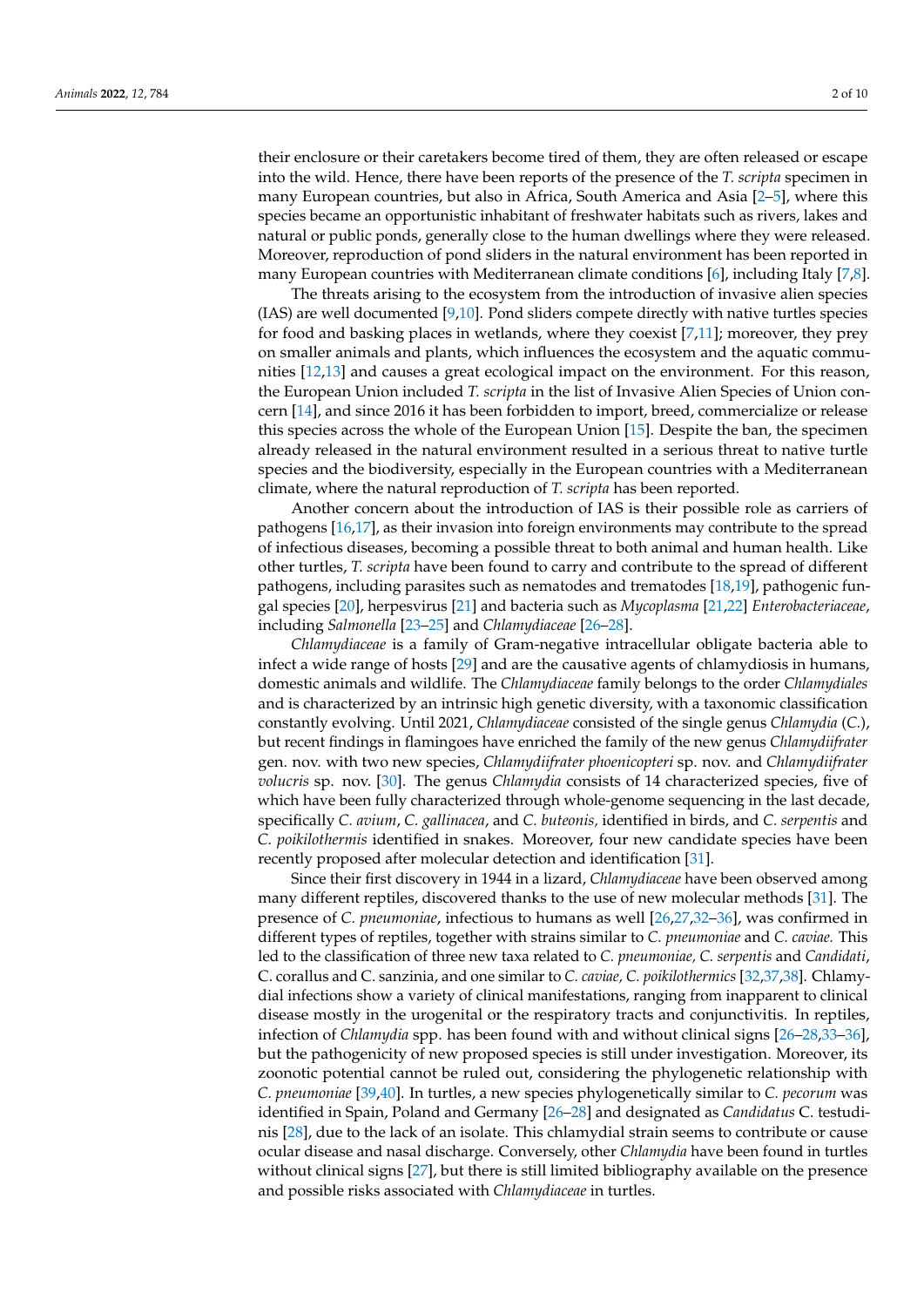With the aim of identifying the cause of mortality in four *T. scripta* found dead after the hibernation period in northeastern Italy, we performed necropsy and screening assays for the presence of pathogens, including *Chlamydia* spp. PCR-positive samples were submitted to molecular characterization.

#### **2. Materials and Methods**

## *2.1. Sampling*

Four mature *Trachemys scripta,* kept in a confined area in the wildlife and exotic animal rescue center located in Grado lagoon (northeastern Italy), were found dead in April 2019, after the winter hibernation period. The turtles were submitted to necropsy and to routine diagnostic investigations for the presence of common fungi and parasites. Lung tissues samples were collected for molecular investigation on the presence of bacteria belonging to from the *Chlamydiaceae* family.

#### *2.2. Molecular Analysis*

## 2.2.1. Nucleic Acid Extraction

DNA isolation from the collected samples was performed as validated in our laboratory for routine diagnostic. Briefly, lung tissues collected from the pond sliders were homogenized at a 1:10 dilution in 600 µL of PBS, with TissueLyser II (QIAGEN, Hilden, Germany). DNA extraction was performed from 200 µL of lung tissue homogenate with High Pure PCR Template Preparation Kit (Roche Diagnostics, Mannheim, Germany) according to the manufacturer's instructions. To check the efficiency of the DNA extraction, monitor the effect of any potential inhibition and validate each negative result, a universal heterologous control, DNA Intype IC-DNA (Indical Bioscience GmbH, Leipzig, Germany), was added to each sample in the extraction step with a ratio of 1:10 of the total elution volume.

#### 2.2.2. Real-Time PCR

To detect the presence of bacterial DNA of the *Chlamydiaceae* family, a screening realtime PCR targeting a 111 bp fragment of the 23S rRNA gene was performed according to Ehricht et al. [\[41\]](#page-9-5). Real-time PCR was conducted in a total volume of 15  $\mu$ L containing 2  $\mu$ L of extracted DNA and 7.5 µL of 2X Path-ID qPCR Master Mix (Thermo Fisher Scientific, Waltham, MA, USA). A duplex protocol was applied with 625 nM of each primer and 100 nM of a 5<sup> $\text{FAM-3'TMR}$  probe targeting 23S rRNA *Chlamydiaceae* gene, and 100 nM of</sup> each primer and probe specific for the exogenous internal control, as described in the OIE Manual for Avian Chlamydiosis [\[42\]](#page-9-6). The temperature–time profile was 95  $\degree$ C for 10 min, 45 cycles of 95  $\degree$ C for 15 s and 60  $\degree$ C for 60 s.

DNA isolated from *C. abortus* culture and DNase-RNase free water were used as positive and negative controls for the reaction mix in each run, respectively. Samples with Ct values superior to 40.0 were considered negative.

#### <span id="page-2-0"></span>2.2.3. Species Designation

In order to identify the chlamydial species, the samples that had tested positive to the real-time PCR were characterized by sequencing a 16S rRNA gene portion of 278 bp with the primers set described by Vicari et al. [\[43\]](#page-9-7). The FastStart™ Taq DNA Polymerase kit (Roche Diagnostics, Mannheim, Germany) was used with 5 µL of extracted DNA as template in a final volume of 25  $\mu$ L with the following final concentrations: 2.5 mM of  $MgCl<sub>2</sub>$ , 0.2 mM of each dNTPs and 0.4  $\mu$ M of each primer. After the initial denaturation step at 95 °C for 15 min, a touchdown protocol was applied to 20 cycles at 95 °C for 30 s, a decreasing annealing temperature from 65 ◦C to 55 ◦C for 30 s and 72 ◦C for 30 s, followed by 25 cycles with the same conditions and annealing step at 55 ◦C. A final extension step at 72 <sup>°</sup>C for 5 min was performed. PCR-amplified segments were purified with ExoSAP-IT Express PCR Product Cleanup (Applied Biosystems, Foster City, CA, USA) and sequenced with Brilliant Dye<sup>™</sup> Terminator Cycle Sequencing kit Big Dye<sup>®</sup> Terminator v3.1 Cycle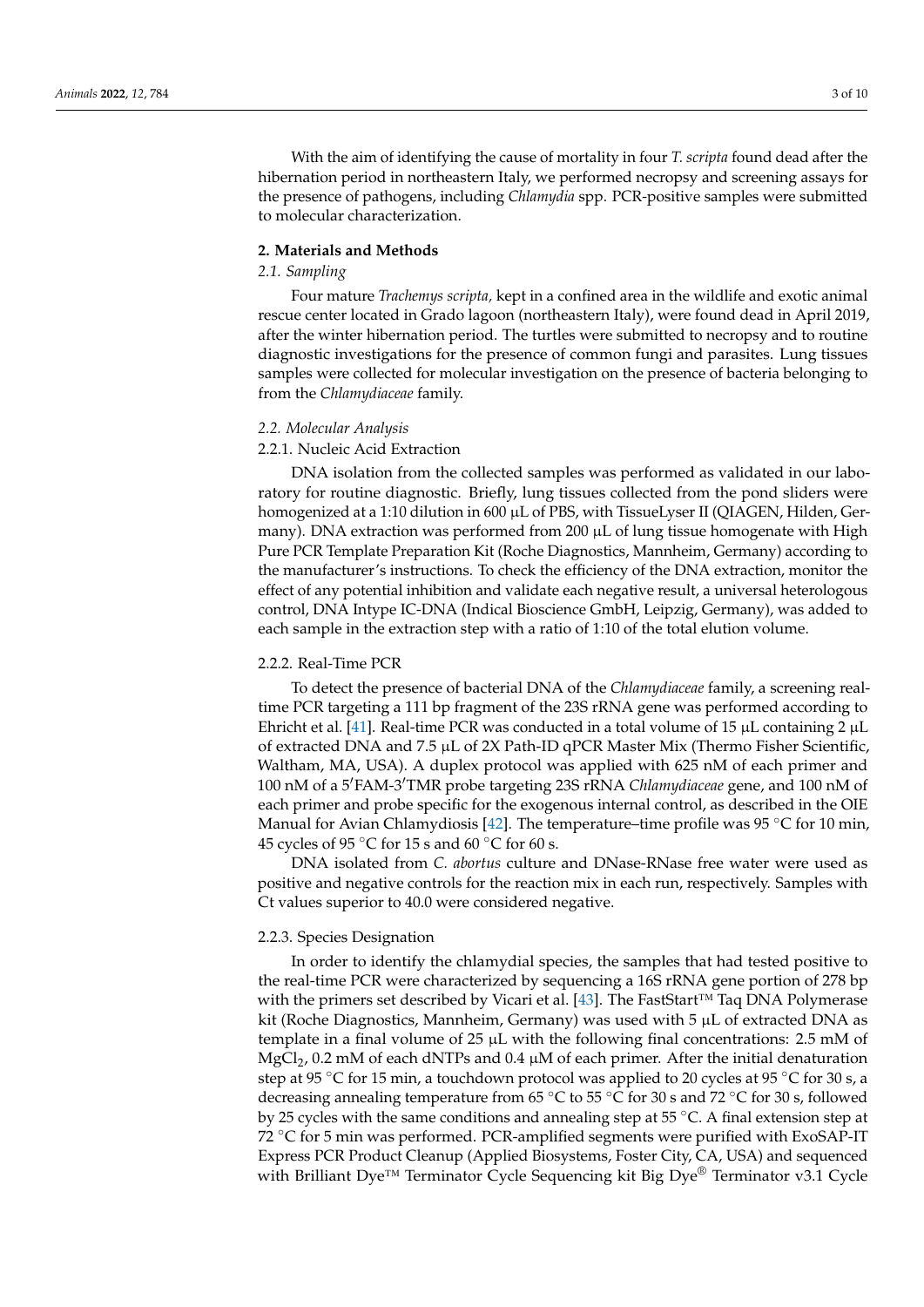Sequencing (Nimagen, Nijmegen, The Netherlands) on a the ABI PRISM® 3130xl Genetic Analyzer (Applied Biosystems, Foster City, CA, USA).

Sequencing data were subjected to BLAST search against the NCBI database to identify the most related sequences.

#### *2.3. Phylogenetic Analysis*

In order to perform an additional phylogenetic characterization of the positive samples, a 920 bp fragment of the *outer membrane protein A* (*ompA*) and a 1200 bp fragment of the 16S rRNA were sequenced. The fragments were amplified using primer pairs CTU/CTL for *ompA* gene [\[44\]](#page-9-8), and 16R/S1 for the 16S rRNA [\[45\]](#page-9-9). The FastStart™ Taq DNA Polymerase kit (Roche Diagnostics, Mannheim, Germany) was used with  $5 \mu L$  of extracted DNA in a final volume of 25  $\mu$ L with the following final concentrations: 2.5 mM of MgCl<sub>2</sub>, 0.2 mM of each dNTPs and 0.4  $\mu$ M of each primer, and the addition of 5  $\mu$ L GCRICH Buffer. Temperature–time for both primer sets was 94 °C per 5 min, 5 cycles at 94 °C for 45 s, 48 °C for 45 s and 72 °C for 90 s, followed by 40 cycles at 94 °C for 45 s, 50 °C for 45 s and 72 °C for 90 s, and a final annealing step at 72 °C per 7 min. PCR-amplified segments were purified and sequenced as described in Section [2.2.3.](#page-2-0)

Sequencing data were subjected to BLAST search against the NCBI database to identify the most related sequences. To evaluate the phylogenetic relationship between *Chlamydia* spp. and the tested samples, the nucleotide sequences were aligned by mafft v7 software [\[46\]](#page-9-10) with public sequences of importance for phylogenetic and epidemiologic consideration. The MrBayes method was applied for the construction of the phylogenetic tree, using MrBeast software [\[47\]](#page-9-11). Based on MEGA 10 calculations, the general time-reversible (GTR) model was chosen for the analysis of 16S rRNA gene, whereas, for the *ompA* gene, the Hasegawa–Kishino–Yano (HKY85) model was chosen. Both DNA substitution models were applied with gamma-distributed rate variation across sites. Posterior probabilities were calculated as a measure of branch support.

#### **3. Results**

#### *3.1. Sampling*

Post-mortem examination of the four pond sliders did not show any significant findings. Other tests performed on the four specimens reported no evidence for the presence of parasite and mycological infection. Histological data on lung tissues are not available because specimens were autolytic and their conservation status was not ideal for this analysis.

## *3.2. Molecular Analysis*

DNA extracted from lung homogenates of two turtles tested positive in the *Chlamydiaceae*–specific real-time PCR, with Cq values of 38.4 and 35.4.

Amplification of the 278 bp 16S rRNA gene portion for the species designation was successful for both positive samples. The two sequences obtained turned out to be identical. The BLAST analysis carried out in the GenBank database revealed a 100% nucleotide homology with four published sequences of uncultured *Chlamydia* spp. found in free-living and captive freshwater turtles in Poland by Mitura et al. [\[27\]](#page-8-18) in 2016.

#### *3.3. Phylogenetic Analysis*

The complete amplification of the *ompA* and 16S rRNA genes was performed on both positive samples. However, full sequences were achieved only for the sample with a Cq value of 35.4, while for the other sample the Cq value was likely to be too low to obtain full sequences. BLAST analysis confirmed the close relationship with the *Chlamydiaceae* found by Mitura et al. [\[27\]](#page-8-18), with a 100% nucleotide homology for the *ompA* gene and a 99.7% homology for the 16S rRNA gene. The sequences were submitted to GenBank and are available with accession number OM055817 for the 16S rRNA gene, and OM055818 for the *ompA* gene.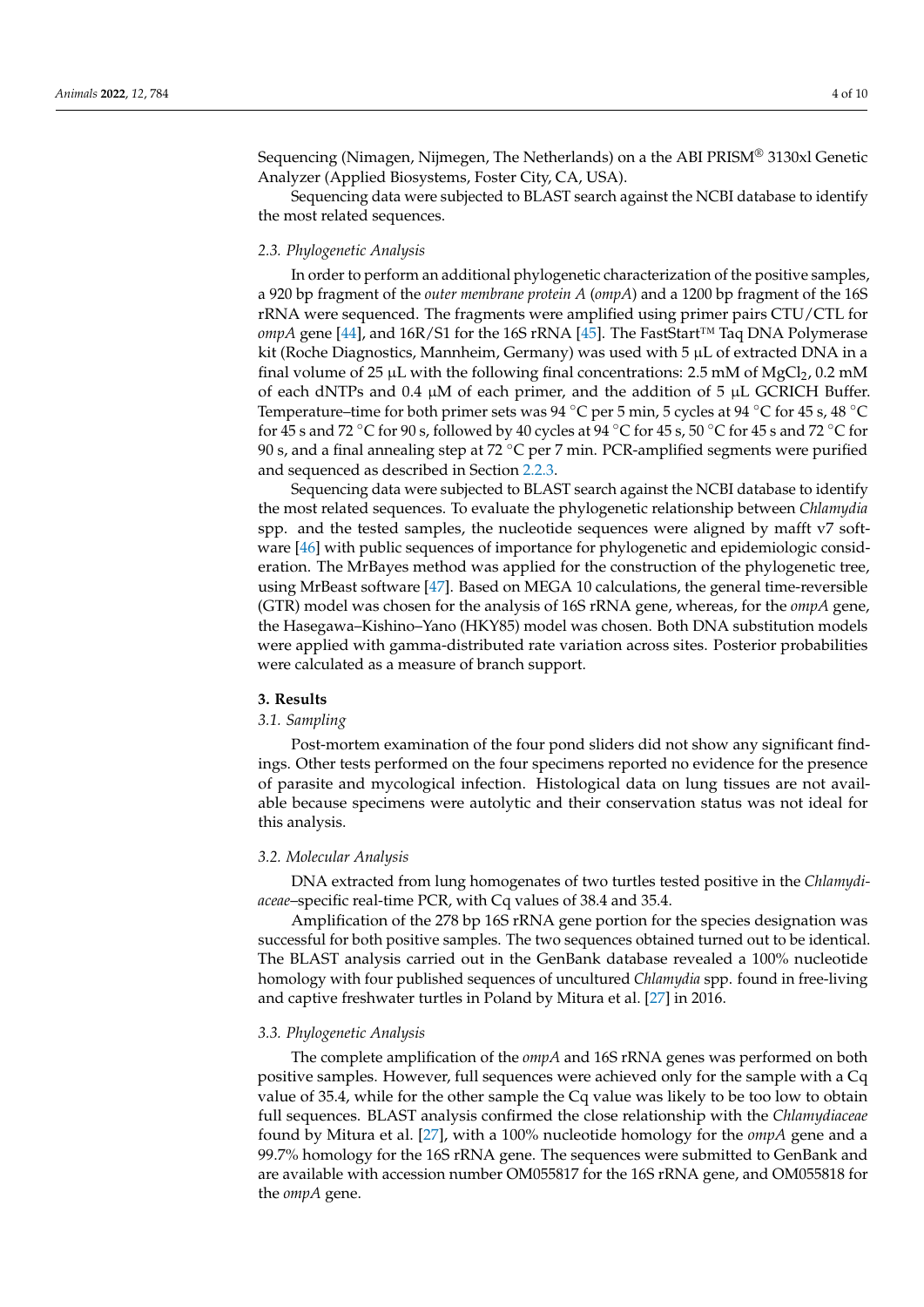The phylogenetic tree constructed on the basis of the available 16S rRNA sequences is presented in Figure [1a](#page-5-0) and shows a topology almost identical to the phylogenetic tree built on the *ompA* gene sequences and presented in Figure [1b](#page-5-0). The sequence of the chlamydial strain identified in this study forms a monophyletic clade with ten sequences of *Chlamydia* spp. found in free-living *T. scripta*, captive *T. scripta* and *Emys orbicularis* hatchlings identified by Mitura et al. [\[27\]](#page-8-18) in Poland in 2016. The clade is supported by a posterior probability value of 100. To our knowledge, no other sequences of *Chlamydia* spp. belonging to this clade have been identified.



 $(a)$ 

**Figure 1.** *Cont*.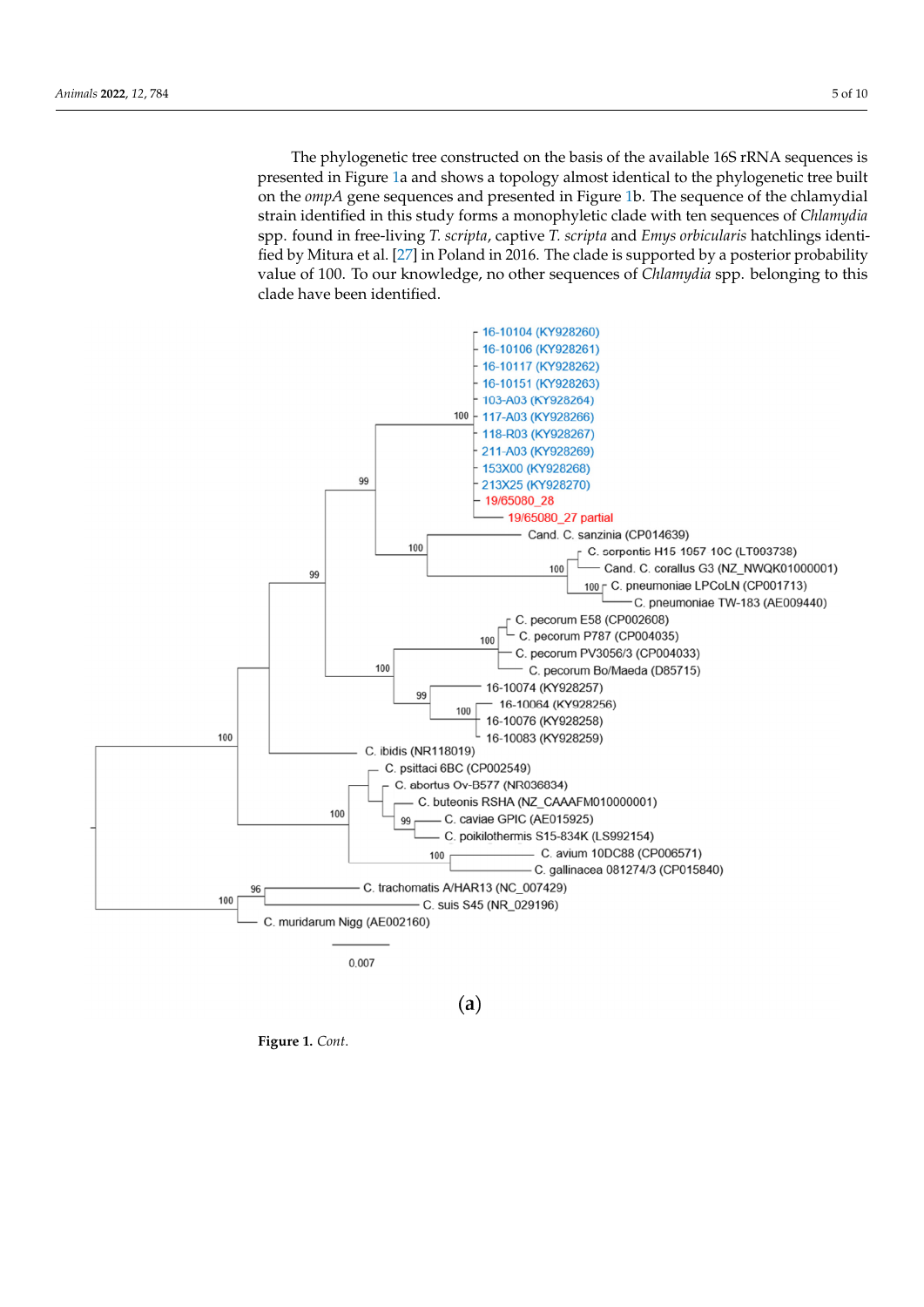<span id="page-5-0"></span>

# $(b)$

**Figure 1.** Phylogenetic trees based on (**a**) 16S rRNA gene fragment (920 bp) and (**b**) ompA gene (1200 bp). Representative sequences of *Chlamydiaceae* species as well as strains found in reptilian hosts were included and colored in black. The sequences identified in this study are shown in red, and sequences from Mitura et al. [\[27\]](#page-8-18) are highlighted in blue. *Chlamydia muridarum* strain Nigg was used as outgroup. The phylogenetic tree was constructed with the MrBayes method, the GTR substitution model was applied for 16S rRNA gene, and the HKY85 model was applied to the *ompA* gene. Posterior probability values are shown as percentages, values under 95 were considered not reliable and are not shown. The scale bar indicates the number of substitutions per site.

This new *Chlamydia* taxon is most closely related to *C. pneumoniae*, a strain with a known zoonotic potential, with a percentage of identity for the *ompA* gene sequence of 75.4%, and to other *Chlamydia* spp. found in reptiles and with unknown pathogenicity, *C. serpentis (73*.43%) and *Candidatus* C. sanzinia (71.9%) and C. corallus (73.7%). Moreover, there is high similarity (between 72% and 74%) with the clade composed by *C. pecorum* and sequences identified in Mitura et al. [\[27\]](#page-8-18) that have been classified in the proposed *Candidatus* C. testudinis [\[28\]](#page-8-14).

In the phylogenetic tree based on the *ompA* gene (Figure [1b](#page-5-0)), more specifically in the clade that includes the *Chlamydia* spp. identified in our study, three sub-branches can be identified, and this division is supported by posterior probability. The subgroup that includes the sequence obtained in this work consists of four other sequences found by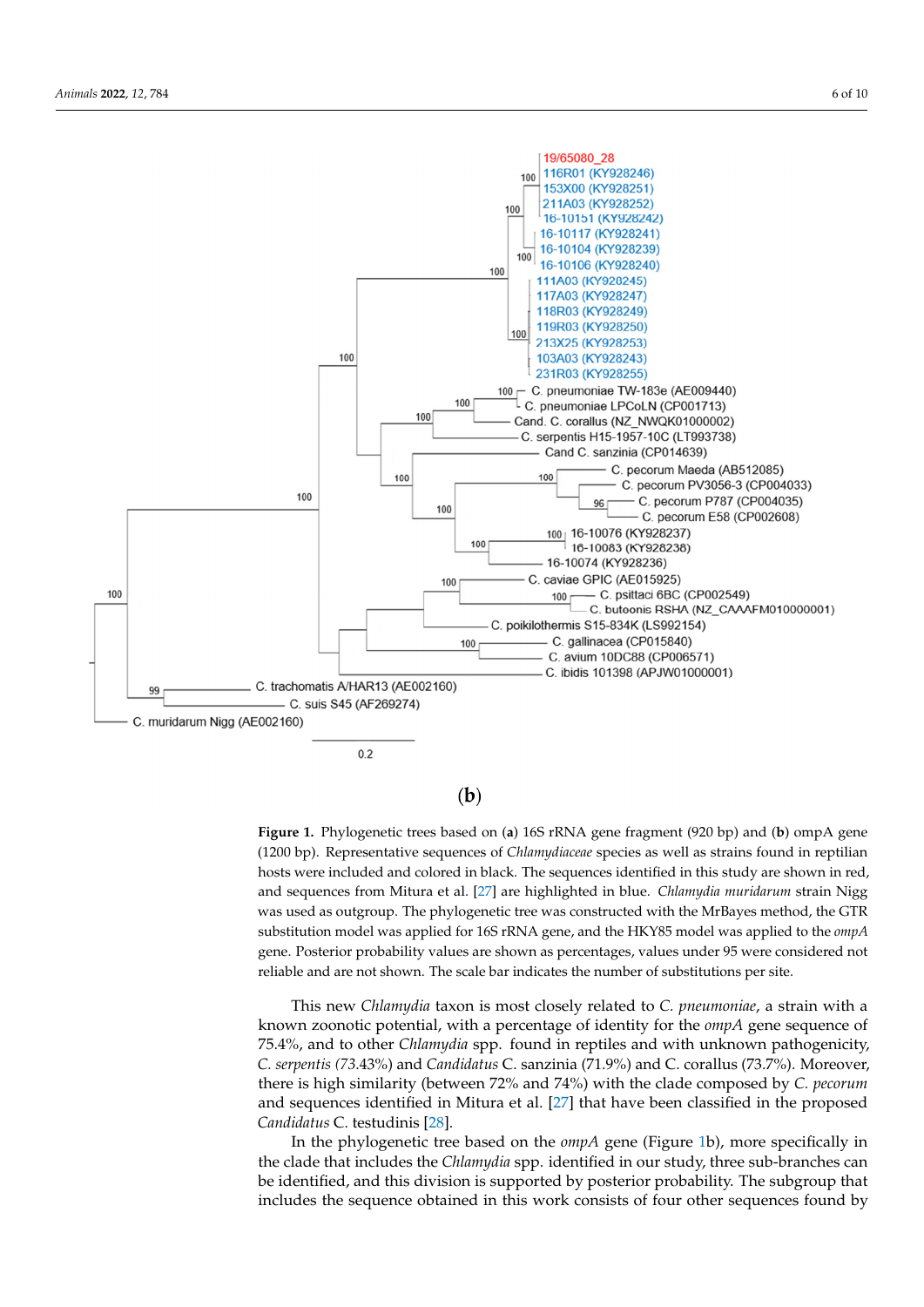Mitura et al. [\[27\]](#page-8-18) in three free-living pond sliders and one captive pond slider. Only in one free-living specimen that was found in poor health conditions and died during the quarantine period was the chlamydial positivity detected in tissue samples, while all the other instances of positivity were found only in the swab specimen.

#### **4. Discussion**

The threats arising from IAS turtles are well documented, but there are still few data available on *Chlamydiaceae* occurrence in these species, and most published research studies concerning reptiles include only animals living in captivity in farms, zoos or private collections [\[26,](#page-8-13)[36,](#page-9-0)[48,](#page-9-12)[49\]](#page-9-13). In addition, the source of chlamydial infections in reptiles often remains unknown [\[29\]](#page-8-15).

In this study, we found *Chlamydia*-positive lung tissues in two *T. scripta* individuals, known as IAS turtles, found dead after the winter hibernation period. However, the low Cq values observed could be due to the poor conditions of the collected specimen or suggest a low chlamydial shedding. In light of this, whether the chlamydial infection was the main cause of the animals' death is still unknown. The available literature suggests that it is more likely that other factors triggered the systemic infection and death. These include temperature changes, stress, malnutrition caused by hibernation, or other pathogens [\[50](#page-9-14)[,51\]](#page-9-15) combined with the *Chlamydia* colonization. This hypothesis is supported by Mitura et al. [\[27\]](#page-8-18), where the same chlamydial strain detected in this work was detected in a tissue sample collected from a free-living pond slider found in poor overall condition and deceased during the quarantine period. Conversely, only swab samples resulted positive for *Chlamydia* spp. in healthy *T. scripta*.

The *Chlamydia* spp. characterized in this study is identical to a chlamydial strain found for the first time by Mitura et al. [\[27\]](#page-8-18) in a survey conducted in 2016 to evaluate the prevalence of *Chlamydiaceae* in turtles in Poland. Besides, the chlamydial strain detected in our study was found in both free-living and captive pond sliders, as well as in a breeding facility where a high mortality in hatchlings of the *Emys orbicularis* species occurred. In the facility, this *Chlamydia* was found in *Emys orbicularis* hatchlings, and the same chlamydial strain was detected in *T*. *Scripta* turtles showing no clinical signs. The animals were kept in separate tanks but were handled by the same personnel, most likely the vector causing the pathogen to spread in the facility. Conversely, this strain was not found in the *Emys orbicularis* adult living in the same facility, and neither in free-living nor captive *Emys orbicularis* originating from other locations.

The finding in our work referring to the same *Chlamydia* strain suggests that this new taxon is present in turtles both in Poland and in Italy. This new species forms a separate clade closely related to *C. pneumoniae* and other *Chlamydia* identified in reptiles, such as *C. serpentis* and *Candidatus* C. sanzinia, C. corallus and C. testudinis. Extended investigation will be necessary to confirm the presence and evaluate the prevalence of this novel strain in the native turtle's population in Italy. It will be also important to acquire information about whether autochthonous turtles' species are harbouring *Chlamydia* spp. or if IAS turtles carry these bacteria and can further threaten protected species.

Moreover, the zoonotic implications of this newly discovered species cannot be excluded and should be investigated; so far, our knowledge of the *Chlamydia* described is insufficient to determine its zoonotic potential. Many previous studies have drawn attention to the zoonotic risks associated with reptiles kept as companion animals [\[22,](#page-8-10)[24,](#page-8-21)[52\]](#page-9-16), since they may represent a high risk, especially when they do not show any clinical signs. Furthermore, these animals might be released into the wild or escape, joining the IAS population, and posing a threat to public health. Further surveys will be important and necessary to expand our knowledge on this issue.

#### **5. Conclusions**

The *Chlamydiaceae* family is of great significance for animal and human health, although our knowledge of many of its related aspects is still limited.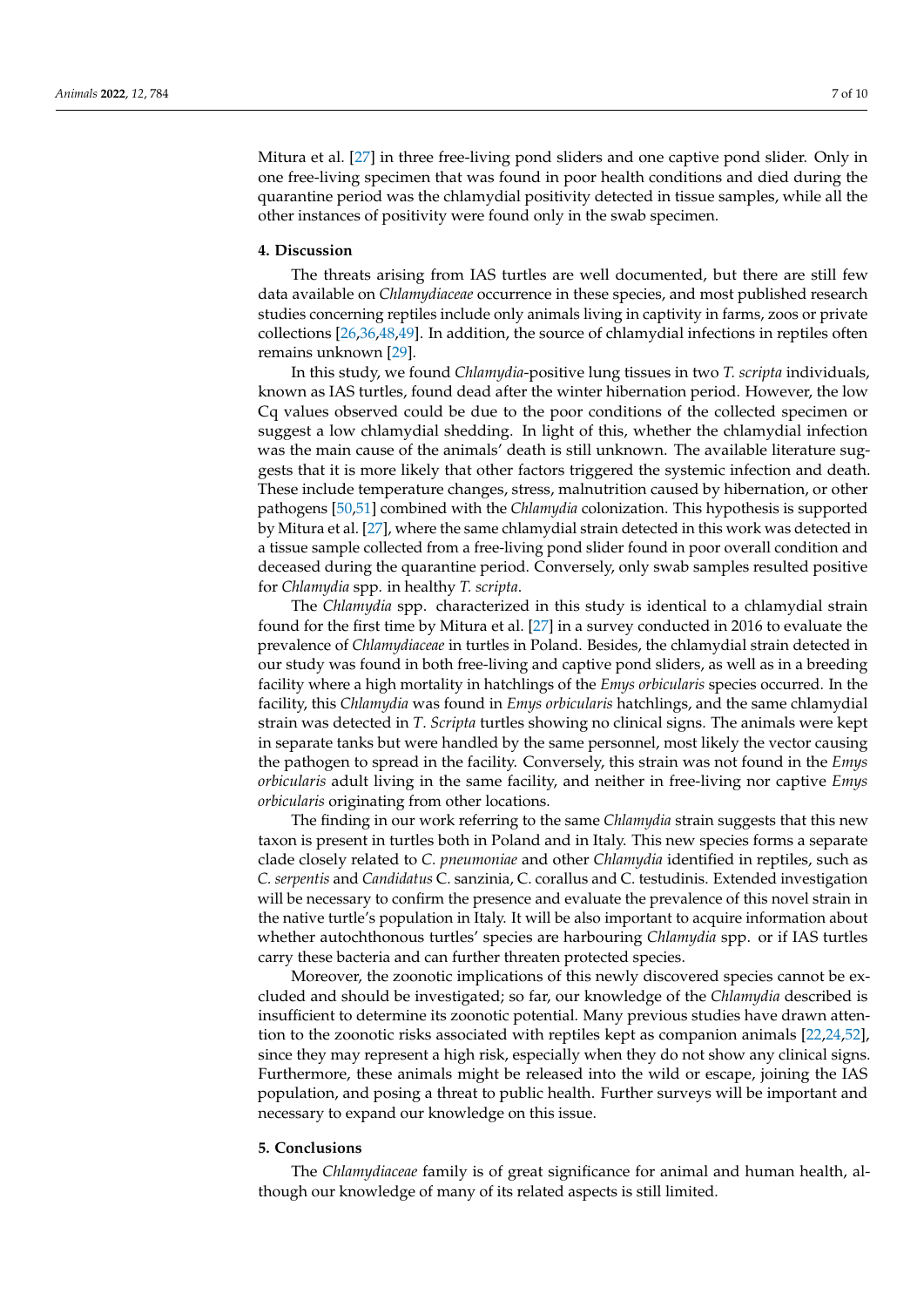In this study, we describe the finding of a novel *Chlamydia* spp. reported for the first time in both captive and free-living freshwater turtles in 2016 in Poland by Mitura et al. [\[27\]](#page-8-18). To our knowledge, this study is the first report of its kind in free-living *T. scripta* in Italy.

The limited number of turtles analyzed in this study does not permit one to evaluate the importance of this taxon and other *Chlamydiaceae* in the Italian turtle population. Further studies with a larger sample size, including both wild and captive turtles, will be essential to confirm the presence and evaluate the prevalence of *Chlamydiaceae*. Additionally, data on the Italian turtle and reptile population are limited, but a recent study has identified the presence of *C. pneumoniae* and other *Chlamydiales* in Italian loggerhead sea turtles [\[53\]](#page-9-17). The identification of both *C. pneumonia* in sea turtles and a similar taxon described above should be taken into account for public health, since *C. pneumonia* represents a serious threat to human health, being implicated in acute and chronic infections.

The role of turtles as carriers of *Chlamydiaceae* and the possible impacts on animal health and conservation are two issues that still need to be explained, as well as the potential threat to the professional categories working with these reptiles (e.g., wildlife caretakers, veterinarians and herpetologists). Therefore, it is crucial to deeply characterize any Chlamydia hosted by turtles.

**Author Contributions:** Conceptualization, L.B. and L.C.; methodology, L.B., F.M. and P.D.; investigation, S.P.; resources, L.B., S.P., F.M. and P.D.; data curation, L.B. and P.D.; writing—original draft preparation, L.B.; writing—review and editing, P.D., A.N. and L.C.; supervision, L.C.; funding acquisition, A.N. All authors have read and agreed to the published version of the manuscript.

**Funding:** This research received no external funding.

**Institutional Review Board Statement:** Not applicable.

**Informed Consent Statement:** Not applicable.

**Data Availability Statement:** The datasets supporting the conclusions of this article are included within the article. The bacterial nucleotide sequences obtained in this study are openly available in the GenBank database [\(https://www.ncbi.nlm.nih.gov/genbank/,](https://www.ncbi.nlm.nih.gov/genbank/) accessed on 17 June 2021; ID: OM055817 and OM055818).

**Acknowledgments:** The authors would like to thank Francesca Ellero for language editing and proofreading.

**Conflicts of Interest:** The authors declare no conflict of interest.

#### **References**

- <span id="page-7-0"></span>1. Warwick, C. Red-eared terrapin farms and conservation. *Oryx* **1986**, *20*, 37–40. [\[CrossRef\]](http://doi.org/10.1017/S0030605300020275)
- <span id="page-7-1"></span>2. Yasukawa, Y. Alien freshwater turtles which may become established in Japan in the near future. *Bull. Herpetol. Soc. Jpn.* **2005**, *2*, 155–163.
- 3. Warwick, C. Conservation of red-eared terrapins *Trachemys scripta elegans*: Threats from international pet and culinary markets. *BCG Testudo* **1991**, *3*, 34–44.
- 4. Pleguezuelos, J.M. Las especies introducidas de Amphibios y Reptiles. In *Atlas y Libro Rojo de los Anfibios y Reptiles de España*; Organismo Autónomo de Parques Nacionales Gran Vía de San Francisco: Madrid, Spain, 2002; pp. 501–532.
- <span id="page-7-2"></span>5. Cadi, A.; Teillac, P.; Delmas, V.; Girondot, M.; Servais, V.; Prevot-Julliard, A. Slider turtles (*Trachemys scripta elegans*) released in France: A case of integrated research and conservation program. *Rev. Española Herpetol.* **2008**, *22*, 111–114.
- <span id="page-7-3"></span>6. Cadi, A.; Delmas, V.; Prévot-Julliard, A.-C.; Joly, P.; Pieau, C.; Girondot, M. Successful reproduction of the introduced slider turtle (*Trachemys scripta elegans*) in the South of France. *Aquat. Conserv. Mar. Freshw. Ecosyst.* **2004**, *14*, 237–246. [\[CrossRef\]](http://doi.org/10.1002/aqc.607)
- <span id="page-7-4"></span>7. Ficetola, G.F.; Thuiller, W.; Padoa-Schioppa, E. From introduction to the establishment of alien species: Bioclimatic differences between presence and reproduction localities in the slider turtle. *Divers. Distrib.* **2009**, *15*, 108–116. [\[CrossRef\]](http://doi.org/10.1111/j.1472-4642.2008.00516.x)
- <span id="page-7-5"></span>8. Ferri, V.; Soccini, C. Case Study 11. Management of Abandoned North American Pond Turtles (*Trachemys scripta*) in Italy. In *Urban Herpetology*; Society for the Study of Amphibians and Reptiles: Salt Lake Cit, UT, USA, 2008; pp. 529–534.
- <span id="page-7-6"></span>9. Bellard, C.; Cassey, P.; Blackburn, T.M. Alien species as a driver of recent extinctions. *Biol. Lett.* **2016**, *12*, 20150623. [\[CrossRef\]](http://doi.org/10.1098/rsbl.2015.0623)
- <span id="page-7-7"></span>10. Lowe, S.; Browne, M.; Boudjelas, S.; De Poorter, M. *100 of the World's Worst Invasive Alien Species: A Selection from the Global Invasive Species Database*; The Invasive Species Specialist Group (ISSG) a Specialist Group of the Species Survival Commission (SSC) of the World Conservation Union (IUCN)—Hollands Printing Ltd.: Auckland, New Zealand, 2000; pp. 1–12.
- <span id="page-7-8"></span>11. Cadi, A.; Joly, P. Competition for basking places between the endangered European pond turtle (*Emys orbicularis* galloitalica) and the introduced red-eared slider (*Trachemys scripta elegans*). *Can. J. Zool.* **2003**, *81*, 1392–1398. [\[CrossRef\]](http://doi.org/10.1139/z03-108)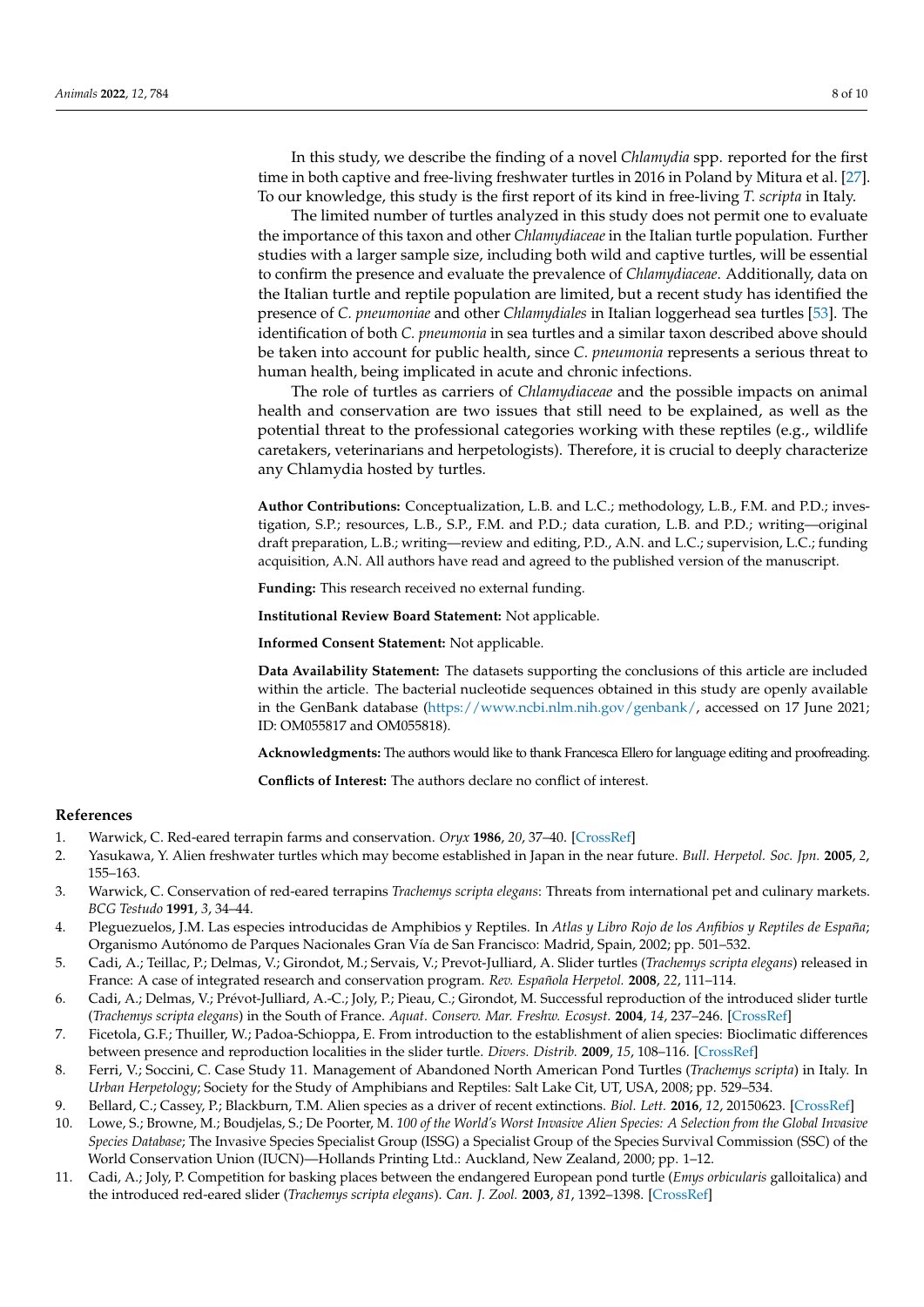- <span id="page-8-0"></span>12. Prévot-Julliard, A.-C.; Gousset, E.; Archinard, C.; Cadi, A.; Girondot, M. Pets and invasion risks: Is the Slider turtle strictly carnivorous? *Amphibia-Reptilia* **2007**, *28*, 139–143. [\[CrossRef\]](http://doi.org/10.1163/156853807779799036)
- <span id="page-8-1"></span>13. Lindsay, M.K.; Zhang, Y.; Forstner, M.R.J.; Hahn, D. Effects of the freshwater turtle *Trachemys scripta elegans* on ecosystem functioning: An approach in experimental ponds. *Amphibia-Reptilia* **2013**, *34*, 75–84. [\[CrossRef\]](http://doi.org/10.1163/15685381-00002871)
- <span id="page-8-2"></span>14. European Parliament. *Regulation (EU) No 1143/2014 of the European Parliament and the Council of 22 October 2014 on the Prevention and Management of the Introduction and Spread of Invasive Alien Species*; European Parliament: Strasbourg, France, 2014; Volume 317, pp. 35–55.
- <span id="page-8-3"></span>15. European Commission. Commission Implementing Regulation (EU) 2016/1141 of 13 July 2016 adopting a list of invasive alien species of Union concern pursuant to Regulation (EU) No 1143/2014 of the European Parliament and of the Council. *Off. J. Eur. Union* **2016**, *189*, 4–8.
- <span id="page-8-4"></span>16. Roy, H.E.; Hesketh, H.; Purse, B.V.; Eilenberg, J.; Santini, A.; Scalera, R.; Stentiford, G.D.; Adriaens, T.; Bacela-Spychalska, K.; Bass, D.; et al. Alien Pathogens on the Horizon: Opportunities for Predicting their Threat to Wildlife. *Conserv. Lett.* **2017**, *10*, 476–483. [\[CrossRef\]](http://doi.org/10.1111/conl.12297)
- <span id="page-8-5"></span>17. Daszak, P.; Cunningham, A.A.; Hyatt, A.D. Anthropogenic environmental change and the emergence of infectious diseases in wildlife. *Acta Trop.* **2001**, *78*, 103–116. [\[CrossRef\]](http://doi.org/10.1016/S0001-706X(00)00179-0)
- <span id="page-8-6"></span>18. Oi, M.; Araki, J.; Matsumoto, J.; Nogami, S. Helminth fauna of a turtle species introduced in Japan, the red-eared slider turtle (*Trachemys scripta elegans*). *Res. Vet. Sci.* **2012**, *93*, 826–830. [\[CrossRef\]](http://doi.org/10.1016/j.rvsc.2011.10.001) [\[PubMed\]](http://www.ncbi.nlm.nih.gov/pubmed/22047816)
- <span id="page-8-7"></span>19. Martínez-Silvestre, A.; Guinea, D.; Ferrer, D.; Pantchev, N. Parasitic Enteritis Associated with the Camallanid Nematode Serpinema microcephalus in Wild Invasive Turtles (Trachemys, Pseudemys, Graptemys, and Ocadia) in Spain. *J. Herpetol. Med. Surg.* **2015**, *25*, 48. [\[CrossRef\]](http://doi.org/10.5818/1529-9651-25.1.48)
- <span id="page-8-8"></span>20. Martínez-Ríos, M.; Martín-Torrijos, L.; Diéguez-Uribeondo, J. The invasive alien red-eared slider turtle, *Trachemys scripta*, as a carrier of STEF-disease pathogens. *Fungal Biol.* **2022**, *126*, 113–121. [\[CrossRef\]](http://doi.org/10.1016/j.funbio.2021.11.003) [\[PubMed\]](http://www.ncbi.nlm.nih.gov/pubmed/35078582)
- <span id="page-8-9"></span>21. Kolesnik, E.; Obiegala, A.; Marschang, R.E. Detection of Mycoplasma spp., herpesviruses, topiviruses, and ferlaviruses in samples from chelonians in Europe. *J. Vet. Diagn. Investig.* **2017**, *29*, 820–832. [\[CrossRef\]](http://doi.org/10.1177/1040638717722387) [\[PubMed\]](http://www.ncbi.nlm.nih.gov/pubmed/28754074)
- <span id="page-8-10"></span>22. Ebani, V.V.; Fratini, F.; Bertelloni, F.; Cerri, D.; Tortoli, E. Isolation and identification of mycobacteria from captive reptiles. *Res. Vet. Sci.* **2012**, *93*, 1136–1138. [\[CrossRef\]](http://doi.org/10.1016/j.rvsc.2012.05.006) [\[PubMed\]](http://www.ncbi.nlm.nih.gov/pubmed/22657144)
- <span id="page-8-11"></span>23. Hidalgo-Vila, J.; Díaz-Paniagua, C.; Pérez-Santigosa, N.; de Frutos-Escobar, C.; Herrero-Herrero, A. *Salmonella* in free-living exotic and native turtles and in pet exotic turtles from SW Spain. *Res. Vet. Sci.* **2008**, *85*, 449–452. [\[CrossRef\]](http://doi.org/10.1016/j.rvsc.2008.01.011) [\[PubMed\]](http://www.ncbi.nlm.nih.gov/pubmed/18334260)
- <span id="page-8-21"></span>24. Harris, J.R.; Neil, K.P.; Behravesh, C.B.; Sotir, M.J.; Angulo, F.J. Recent multistate outbreaks of human *Salmonella* infections acquired from turtles: A continuing public health challenge. *Clin. Infect. Dis.* **2010**, *50*, 554–559. [\[CrossRef\]](http://doi.org/10.1086/649932) [\[PubMed\]](http://www.ncbi.nlm.nih.gov/pubmed/20085463)
- <span id="page-8-12"></span>25. Gioia-Di Chiacchio, R.; Penido Júnior, G.N.; De Souza, C.A.I.; Prioste, F.E.S.; Prado, M.S.; Knöbl, T.; Menão, M.C.; Matushima, E.R. Enterobacterial colonization in captive red-eared sliders (*Trachemys scripta elegans*). *J. Zoo Wildl. Med.* **2014**, *45*, 919–921. [\[CrossRef\]](http://doi.org/10.1638/2013-0188.1) [\[PubMed\]](http://www.ncbi.nlm.nih.gov/pubmed/25632683)
- <span id="page-8-13"></span>26. Hotzel, H.; Blahak, S.; Diller, R.; Sachse, K. Evidence of infection in tortoises by *Chlamydia*-like organisms that are genetically distinct from known *Chlamydiaceae* species. *Vet. Res. Commun.* **2005**, *29*, 71–80. [\[CrossRef\]](http://doi.org/10.1007/s11259-005-0838-y) [\[PubMed\]](http://www.ncbi.nlm.nih.gov/pubmed/15943067)
- <span id="page-8-18"></span>27. Mitura, A.; Niemczuk, K.; Zaręba, K.; Zając, M.; Laroucau, K.; Szymańska-Czerwińska, M. Free-living and captive turtles and tortoises as carriers of new *Chlamydia* spp. *PLoS ONE* **2017**, *12*, e0185407. [\[CrossRef\]](http://doi.org/10.1371/journal.pone.0185407) [\[PubMed\]](http://www.ncbi.nlm.nih.gov/pubmed/28950002)
- <span id="page-8-14"></span>28. Laroucau, K.; Ortega, N.; Vorimore, F.; Aaziz, R.; Mitura, A.; Szymanska-Czerwinska, M.; Cicerol, M.; Salinas, J.; Sachse, K.; Caro, M.R. Detection of a novel *Chlamydia* species in captive spur-thighed tortoises (*Testudo graeca*) in southeastern Spain and proposal of *Candidatus* Chlamydia testudinis. *Syst. Appl. Microbiol.* **2020**, *43*, 126071. [\[CrossRef\]](http://doi.org/10.1016/j.syapm.2020.126071) [\[PubMed\]](http://www.ncbi.nlm.nih.gov/pubmed/32085936)
- <span id="page-8-15"></span>29. Zaręba-Marchewka, K.; Szymańska-Czerwińska, M.; Niemczuk, K. Chlamydiae—What's new? J. Vet. Res. 2020, 64, 461. [\[CrossRef\]](http://doi.org/10.2478/jvetres-2020-0077) [\[PubMed\]](http://www.ncbi.nlm.nih.gov/pubmed/33367133)
- <span id="page-8-16"></span>30. Vorimore, F.; Hölzer, M.; Liebler-Tenorio, E.M.; Barf, L.M.; Delannoy, S.; Vittecoq, M.; Wedlarski, R.; Lécu, A.; Scharf, S.; Blanchard, Y.; et al. Evidence for the existence of a new genus *Chlamydiifrater* gen. nov. inside the family *Chlamydiaceae* with two new species isolated from flamingo (*Phoenicopterus roseus*): *Chlamydiifrater phoenicopteri* sp. nov. and *Chlamydiifrater volucris* sp. nov. *Syst. Appl. Microbiol.* **2021**, *44*, 126200. [\[CrossRef\]](http://doi.org/10.1016/j.syapm.2021.126200) [\[PubMed\]](http://www.ncbi.nlm.nih.gov/pubmed/34298369)
- <span id="page-8-17"></span>31. Borel, N.; Greub, G. International Committee on Systematics of Prokaryotes (ICSP) Subcommittee on the taxonomy of *Chlamydiae*, minutes of the closed meeting, 10 September 2020, via Zoom. *Int. J. Syst. Evol. Microbiol.* **2021**, *71*, 004620. [\[CrossRef\]](http://doi.org/10.1099/ijsem.0.004620) [\[PubMed\]](http://www.ncbi.nlm.nih.gov/pubmed/33332256)
- <span id="page-8-19"></span>32. Staub, E.; Marti, H.; Biondi, R.; Levi, A.; Donati, M.; Leonard, C.A.; Ley, S.D.; Pillonel, T.; Greub, G.; Seth-Smith, H.M.B.; et al. Novel *Chlamydia* species isolated from snakes are temperature-sensitive and exhibit decreased susceptibility to azithromycin. *Sci. Rep.* **2018**, *8*, 5660. [\[CrossRef\]](http://doi.org/10.1038/s41598-018-23897-z) [\[PubMed\]](http://www.ncbi.nlm.nih.gov/pubmed/29618824)
- <span id="page-8-20"></span>33. Huchzermeyer, F.W.; Gerdes, G.H.; Foggin, C.M.; Huchzermeyer, K.D.; Limper, L.C. Hepatitis in farmed hatchling Nile crocodiles (*Crocodylus niloticus*) due to chlamydial infection. *J. S. Afr. Vet. Assoc.* **1994**, *65*, 20–22. [\[PubMed\]](http://www.ncbi.nlm.nih.gov/pubmed/7745587)
- 34. Homer, B.L.; Jacobson, E.R.; Schumacher, J.; Scherba, G. Chlamydiosis in mariculture-reared green sea turtles (*Chelonia mydas*). *Vet. Pathol.* **1994**, *31*, 1–7. [\[CrossRef\]](http://doi.org/10.1177/030098589403100101)
- 35. Bodetti, T.J.; Jacobson, E.; Wan, C.; Hafner, L.; Pospischil, A.; Rose, K.; Timms, P. Molecular Evidence to Support the Expansion of the Hostrange of *Chlamydophila pneumoniae* to Include Reptiles as Well as Humans, Horses, Koalas and Amphibians. *Syst. Appl. Microbiol.* **2002**, *25*, 146–152. [\[CrossRef\]](http://doi.org/10.1078/0723-2020-00086) [\[PubMed\]](http://www.ncbi.nlm.nih.gov/pubmed/12086181)